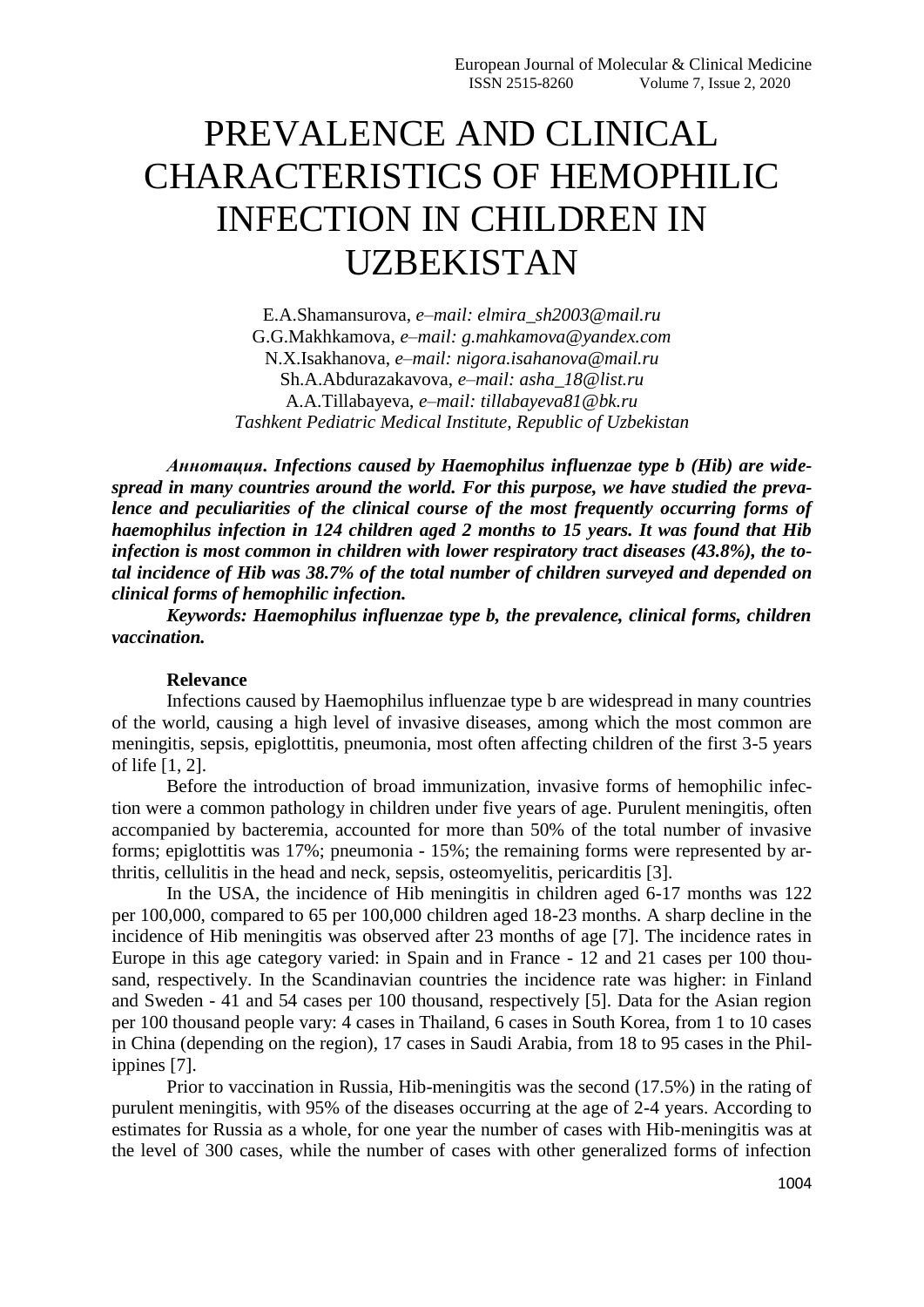was at the level of 200 cases. In Russia, the USA and other developed countries, mortality in purulent meningitis caused by H. influenzae type b was 3-4%. A significant proportion of patients with the disease developed residual effects (blindness, deafness, mental retardation, etc.) [8].

At present, at least 3 million cases of invasive Hib infection are registered annually in the world and approximately 386 thousand cases are fatal [7]. The highest morbidity and mortality rates due to Hib infection occur in developing countries. The greatest burden falls on children aged 4 to 18 months of life, however, sometimes the disease can affect infants younger than 3 months and children older than 5 years. In the first year of a child's life, Hibmeningitis dominates among all bacterial meningitis. Even with timely and adequate antibiotic treatment, 3-20% of patients with Hib-meningitis die, and serious neurological complications (up to 30-40%) are often observed in surviving children [10].

In the domestic literature of hemophilic infection, single works are devoted. The prevalence of this infection in Uzbekistan and its significance for the health care of the republic has not been studied. In this regard, the goal of our study was to study the frequency, clinical features of the most common forms of hemophilic infection in children, as well as the development of methods for early diagnosis, treatment and prevention.

**Materials and research methods.** The results of the study are based on the clinical observation and examination of 124 children aged 2 months to 15 years. Etiological diagnostics was carried out in 35 patients with purulent meningitis, in 39 patients with acute and chronic otitis media, and in 20 patients with acute and chronic sinusitis. 50 patients with croup and 80 patients with lesions of the lower respiratory tract were also examined to identify hemophilic etiology of the disease. To clarify the causative agents of meningitis, patients underwent bacterioscopic, cultural methods, as well as a latex agglutination method with commercial diagnostics for the determination of H. Influenzae type b, N. Meningitides A, B, C and S. Pneumonia antigens in a liquor produced by bio-Merier (kit-5) (France). Bacterioscopic and cultural methods were performed for patients with lesions of ENT organs. Isolation and cultivation of capsular hemophilic bacteria was carried out on a modified "chocolate" agar with the addition of yeast extract. Patients with croup and lesions of the lower respiratory tract were examined by PCR to detect Haemophilus influenzae DNA. To detect DNA of Haemophilus influenzae in the serum of patients we used a set of reagents "GENTEX-MASTER" - Haemophilus influenzae tm-PCR screen test, intended for qualitative detection of DNA of Haemophilus influenzae from whole blood and other biological materials of human by polymerase chain reaction.

**Results and discussion:** A study of clinical and laboratory data made it possible to determine the etiology of meningitis in 22 of the 35 examined patients, 20 of them revealed N. Meningitidisuheggs of group A, in 2 - H. influenzae type b (Table 1). Table 1

| <b>Eugly</b> of bucterial memory in university groups |              |              |        |               |        |                   |        |  |
|-------------------------------------------------------|--------------|--------------|--------|---------------|--------|-------------------|--------|--|
| Age                                                   | оf<br>Number | Hib-etiology |        | Meningococcal |        | Unclear etiology  |        |  |
|                                                       | patients     |              |        | etiology      |        |                   |        |  |
|                                                       |              | Aбс.         | $\% *$ | Абс.          | $\% *$ | A <sub>6</sub> c. | $\% *$ |  |
| 3 month-1 year                                        |              |              | 5,7    |               | 5.7    |                   | 5,7    |  |
| $1 - 5$ years                                         | 29           |              |        | 18            | 62,0   |                   | 38,0   |  |
| Total                                                 | 35           |              | 5,7    | 20            | 57.0   |                   | 37,3   |  |

## **Etiology of bacterial meningitis in different age groups**

Note: \*- to the total number of detected

As can be seen from the table, the frequency of meningitis of hemophilic etiology from the number of verified was 9.1% (2 cases). Both of these cases were presented by children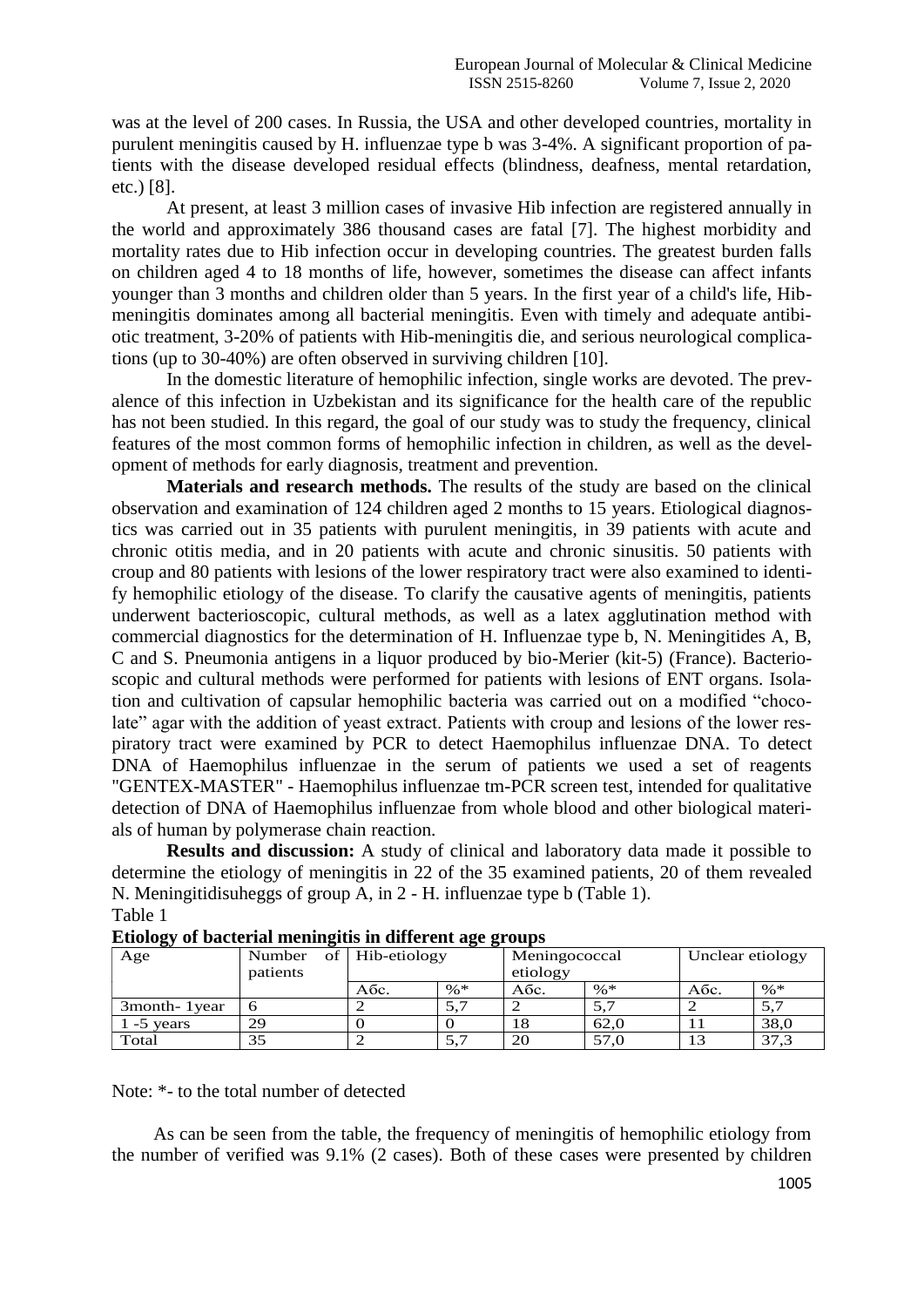under 1 year of age. In the group of children older than 1 year, meningococcal meningitis prevailed.

The clinical picture of hemophilic etiology patients with meningitis was characterized by a severe course, the presence of a high fever of a wave-like character, pronounced meningeal signs. Patients had impaired consciousness up to its complete loss, convulsions, intoxication, dry skin. The hemogram in patients with hemophilic meningitis upon admission was characterized by normal leukocyte counts or moderate leukocytosis, which did not correspond to the severity of the patient's condition. Cerebrospinal fluid flowed under pressure, cloudy, marked inflammatory changes were noted - a positive Pandy reaction, an increase in protein content, cytosis of a neutrophilic nature. Clinical, otolaryngological, X-ray, microbiological examination of 59 patients with with otorhinolaryngology diseases in 5 patients (12.8%) was detected Hib, and more often hemophilic infection was detected in patients with acute purulent otitis media, compared to chronic.

In children with lower respiratory tract diseases, Haemophilus influenzae was detected in 56.3% of patients. Pneumonia caused by a hemophilic infection met with a frequency of 35% and was characterized by a benign course, a polysegmental or bilateral nature of lung damage.

In order to study the prevalence of bacterial flora in the etiology of diseases accompanied by croup syndrome in children, we studied the role of Haemophilus influenzae type b.

When making the diagnosis, we were guided by the International Classification of Diseases, 10th revision. To assess the severity of the condition of the children, to determine the degree of stenosis of the larynx, the Westley C scale was used. To assess the severity of the croup, the following symptoms were taken into account: stridor, chest retraction, shortness of breath, cyanosis, consciousness. Each symptom was scored from 0-5. The condition of the children was evaluated in dynamics at admission, then every 10 minutes for 40 minutes, also for another 3 days.

**Table 1.1:** Grain Grade Grading Scale by Westley C.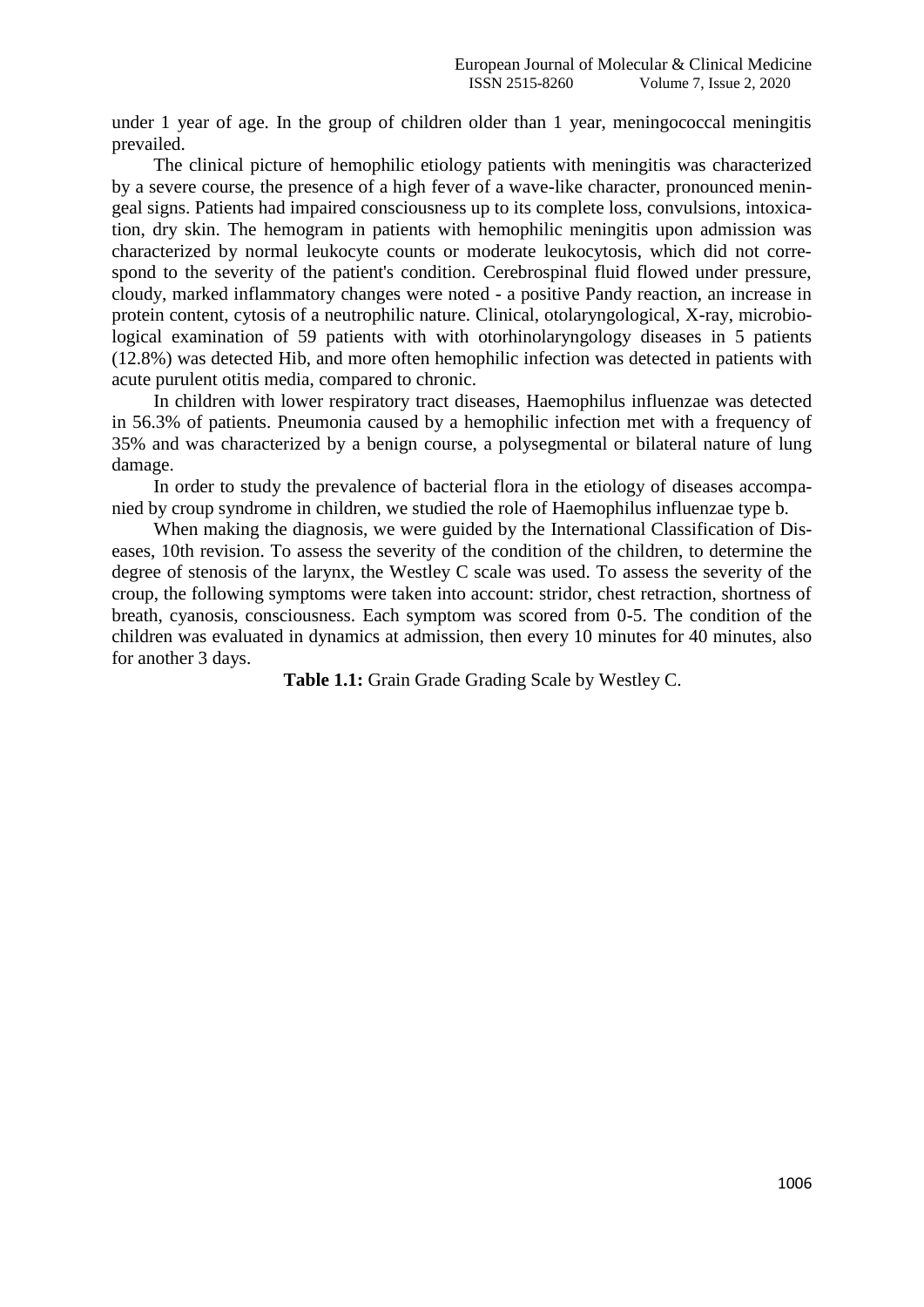| <b>Symptoms</b>                | Баллы          |  |  |
|--------------------------------|----------------|--|--|
| Stridor:                       |                |  |  |
| not                            | $\overline{0}$ |  |  |
| under load                     | $\mathbf{1}$   |  |  |
| at rest                        | $\overline{2}$ |  |  |
| <b>Retraction:</b>             |                |  |  |
| not                            | $\theta$       |  |  |
| weak                           | $\mathbf{1}$   |  |  |
| moderate                       | $\overline{2}$ |  |  |
| strong                         | 3              |  |  |
| Inhale:                        |                |  |  |
| normal                         | $\overline{0}$ |  |  |
| hindered                       | $\mathbf{1}$   |  |  |
| Significantly hindered         | $\overline{2}$ |  |  |
| Cyanosis:                      |                |  |  |
| not                            | $\mathbf{0}$   |  |  |
| under load                     | $\overline{4}$ |  |  |
| at rest                        | $\overline{5}$ |  |  |
| <b>Level of consciousness:</b> |                |  |  |
| normal                         | $\overline{0}$ |  |  |
| disorientation                 | 5              |  |  |
|                                |                |  |  |

A study of the etiology of the disease in 50 children with croup in 12% of cases revealed Hib, and in 83.3% of them Hib infection was combined with viral.

The clinical picture of Hib croup syndrome etiology in 80% of cases was characterized by acute onset, the general condition of the patients was severe. Catarrhal phenomena in children were not expressed.

At admission, patients complained of a husky voice, fever, shortness of breath. Objectively noted hyperemia of the pharynx, noisy stridor breathing. Hypersalivation was observed in 80% of children, dysphagia and forced position in almost half of the patients (Fig.2).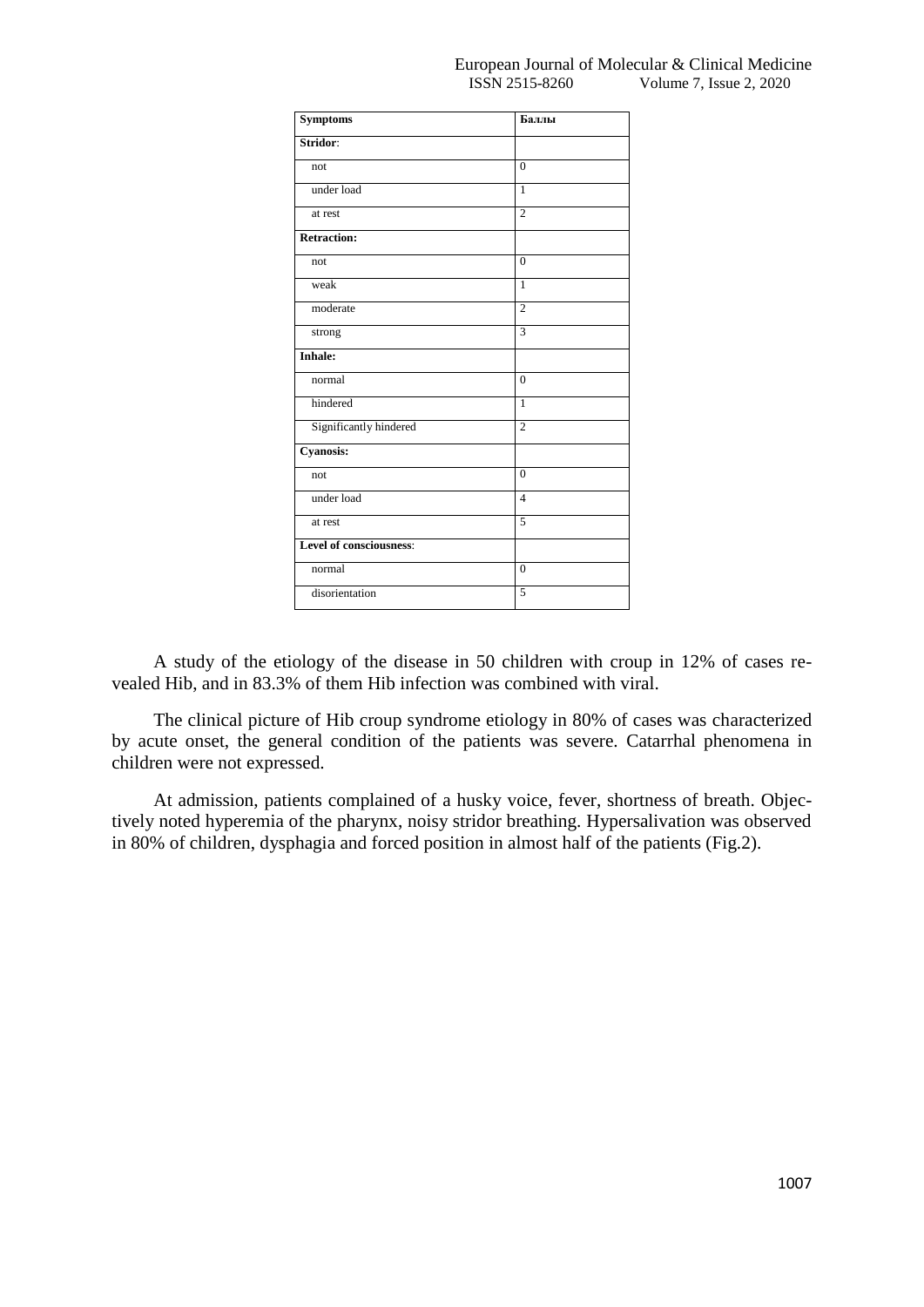

**Fig. 2. The severity of clinical symptoms with epiglottitis.**

An analysis of the occurrence of an infectious agent depending on gender has shown that the incidence is more often observed among males (83.3  $\pm$  6.7%; P <0.05). High prevalence of Hib infection was recorded in the age group from 1 to 3 years (83.3  $\pm$  6.7% compared to 16.7% in the age group under 1 year), while in the group of children from 3-5 years old - did not meet.

In almost all children, the disease developed against an unfavorable premorbid background, a significant role of which in Hib infection is emphasized by many experts. We found that 50% of children had allergic manifestations (exudative-catarrhal diathesis, food allergy, drug intolerance), and 83.3% showed grade I anemia. Perinatal encephalopathy was noted in 33.3% of children. Among the infectious diseases, frequent acute respiratory viral infections were noted in 83.3% and acute respiratory infections in 50% of children with Hib etiology.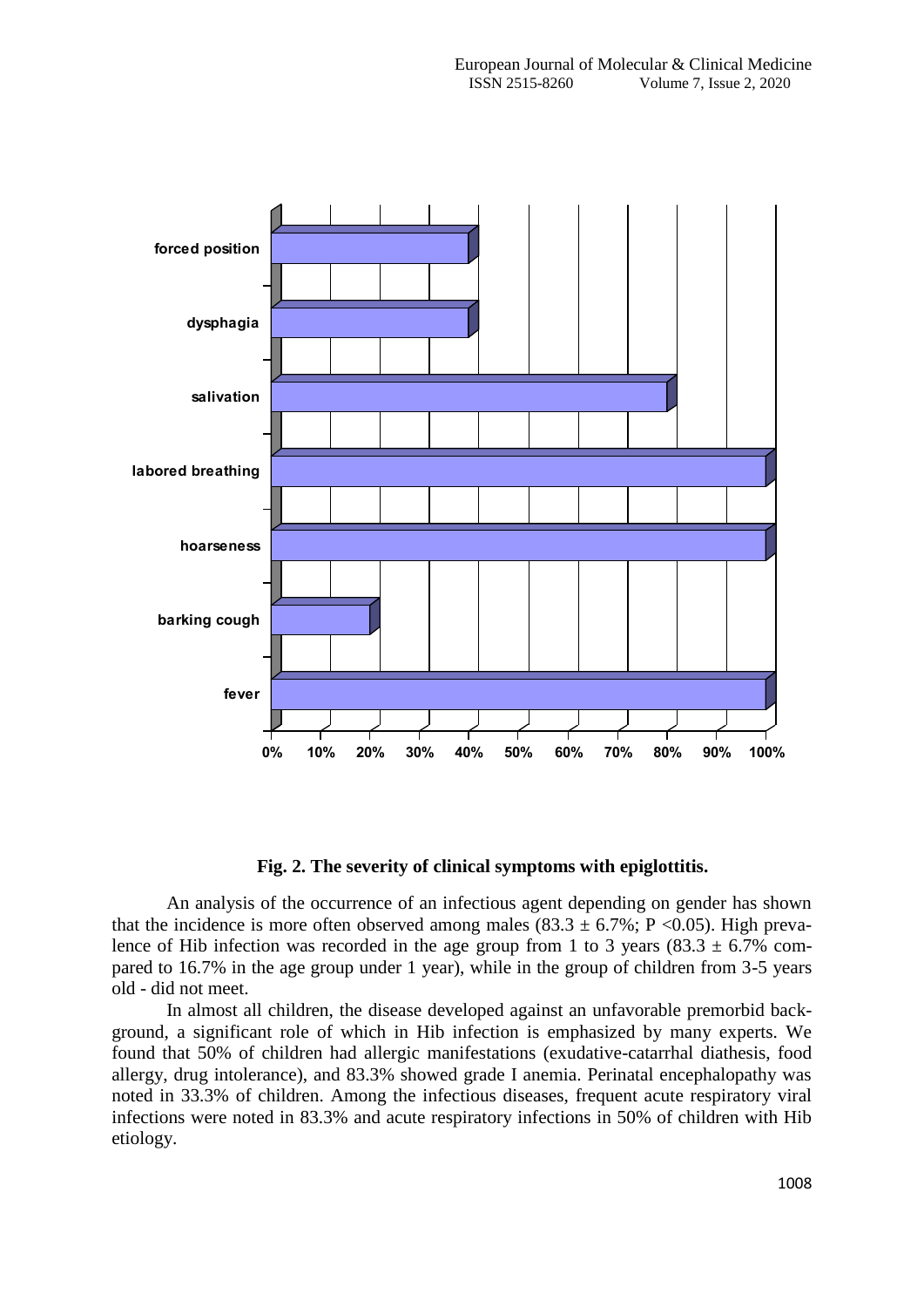Croup of Hib etiology appeared as epiglottitis. Epiglottitis was characterized by: acute onset of the disease: sore throat, hoarseness, fever and shortness of breath - stridor breathing, which manifests itself mainly when inhaling.

The general condition in all patients with epiglottitis was severe, manifested pronounced symptoms of general intoxication in 83.3% of patients, and moderately in 16.7%.

An increase in body temperature upon admission to high numbers  $(39^0C)$  and higher) was observed in 4 patients (66.7%), in 2 children (33.3%), febrile fever (38.2 $^{\circ}$ C) was observed. The average duration of the febrile period was  $4.2 \pm 0.2$  days.

In 50% of patients, acute pains were observed in the pharynx, in 33.3% - the head took a forced position. Dry cough was noted in only 1 patient (16.7%), who stopped on the 4th day of illness.

Catarrhal symptoms, in the form of a mucous discharge from the nose, were noted in only 1 child, in other children nasal breathing was free on both sides. During auscultation in 83.3% of children, hard breathing was heard for  $3.5 \pm 0.2$  days, in 1 child vesicular breathing was heard in the lungs. Heart sounds were muffled, tachycardia. Respiratory dyspnea was observed in all children with Hib etiology croup during the first two days.

During the examination, all patients had common hyperemia of the soft palate, temples and mucous membranes of the throat and strictose respiration.

It is noteworthy that 66.7% (4) of patients had hypersalivation, 33.3% had dysphagia (2), which is the result of lesions of IX-X pairs of cranial nerves due to severe intoxication and edema. In order to prevent the development of hemophilic infection and its complications in Uzbekistan, since 2008 Hib vaccination has been introduced into the national preventive vaccination calendar. It is of interest to study the incidence of hemophilic infection after Hib vaccination has been introduced.

**Conclusions**. Thus, it has been established that Hib infection in most cases occurs in children with lower respiratory diseases including bronchitis and pneumonia (43.8%), the total Hib prevalence rate was 38.7% of the total number of children surveyed and depended on clinical forms of hemophilic infection. We consider it appropriate to vaccinate children against Hib according to the national preventive vaccination calendar.

## **References:**

- [1] Abramtseva MV, Tarasov AP, Nemirovskaya TI et al. Haemophilus influenzae type b. Incidence and vaccination. Biopreparation. Prevention, diagnosis, treatment 2017; 17 (2): 78-86.
- [2] Demina A.A., Spirikhina L.V. Hib infection: control measures and preventive measures. // Epidemiology and Infectious Diseases.- 2001.-№3.- p. 52-55.
- [3] Epidemiology and prevention of vaccine-preventable diseases: The Pink Book: Course Textbook. 12th ed. Second Printing (May 2012). Available from: https://goo.gl/e6EOQy.
- [4] Haemophilus influenzae type b (Hib) Vaccination Position Paper. WHO. Weekly epidemiological record 2013; 88(39): 413-28.
- [5] Watt JP, Wolfson LJ, O'Brien KL, Henkle E, Deloria-Knoll M, McCall N, et al. Burden of disease caused by Haemophilus influ-enzae type b in children younger than 5 years: global estimates. Lancet 2009; 374(9693): 903-11.
- [6] ChandranA, WattJP, Santosham M. Haemophilus influenzae vaccines. In: Plotkin SA, Orenstein WA, Offit PA, eds. Vaccines, 6th ed. Philadelphia, PA, Saunders-Elsevier; 2013. P. 560-621.
- [7] Chandrasekar PH, Cavaliere R, Rust RS, S Swaminathan. Haemophilus meningitis. Available from: https://goo.gl/NGBAEI.